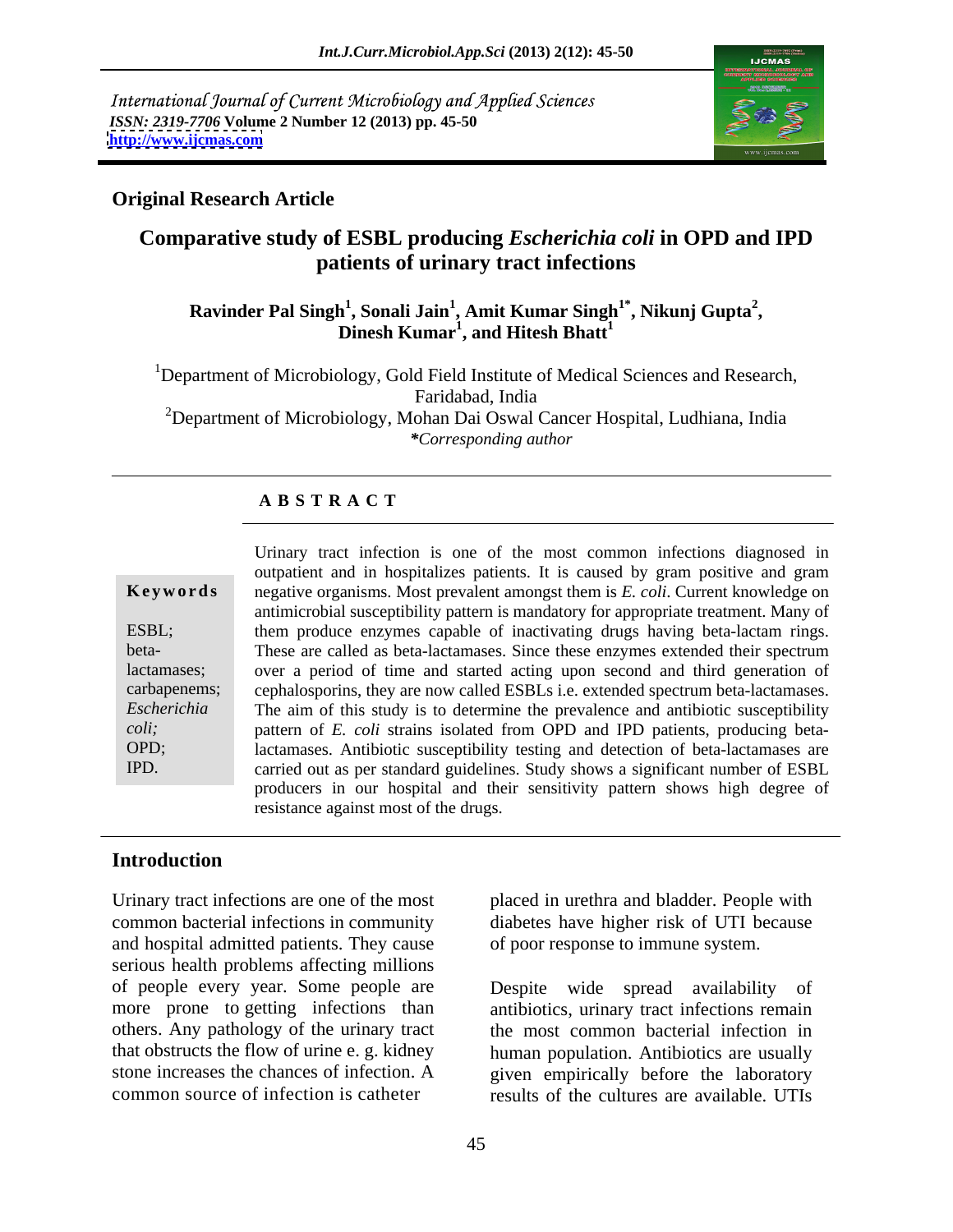are most commonly caused by *E. coli* in both OPD and IPD patients. Infections are Cephalosporins inhibit cell wall synthesis and are used mainly for treating gram include mainly cefotaxime, cefaclor, cefuroxime and ceftazidime etc. Among members of enterobacteriaceae family resistance to beta-lactamases have been

ESBLs are defined as beta-lactamases capable of hydrolyzing oxi-imino betalactams like cefotaxime, ceftriaxone, ceftazidime and monobactums and are inhibited by clavulanic acid. ESBLs have<br>no effect on caphamycins and most strains Augmentin (AG), cefotaxime (CF), no effect on cephamycins and most strains<br>are suggestible to experime and experiments of the cepherazone (CP), cefuroxime (CB), are susceptible to cefoxitin and cefotetan  $\text{ceroperazone}$  (CP), ceruroxime (CB),<br>  $\text{Cchiilinear set al. 1080}$   $\text{Harrance FSDI}$  cefaclor (KF), ceftazidime (FG). (Philippon et al., 1989). However ESBL producing strains can become resistant to<br>
enhanyoing due to loss of outer<br>
(SF), cefoperazone+sulbactum (MG) cephamycins due to loss of outer membrane proteins (porins). ESBL celouaxime+suioacium (CG), celpouoxime producing *E. coli* in this part of world has been observed by several workers and its<br>measured from the official capacity of  $(XN)$ , enterprise  $(YN)$ , sparition (DC), providence we veriously reported from the official capacity of  $(ZN)$ , sparitional capacity control f prevalence was variously reported from 28-67% (Akram, 2007; Babtpadmini, moxilloxacin (NO), imipenem (IN), 2004; Hammer, 2007; Jabeen, 2003; meropenem (MR) and Mehrgan, 2008).

of great concern as spread of these ESBL producing organisms in the hospital may lead to the outbreak of epidemic. Another reason of concern is treatment failure as and discs of centazidime in combination of the therapeutic choices are very limited.

Present study was conducted on patients, visited Mohan Dai Cancer hospital between Jan 2010 to May 2011. A total of

usually treated by broad spectrum antibiotics like cephalosporins, agar plates. After overnight incubation at fluoroquinolones and aminoglycosides.  $37^{\circ}$ C, plates were observed for growth of negative bacterial infections. These on the basis of their morphology and 271 urine samples were collected in sterile disposable containers. Samples were inoculated on MacConkey agar and blood gram negative and gram positive organisms. The organisms were identified biochemical reactions.

# **Antibiotic susceptibility testing**

reported due to presence of ESBL (Kader All the isolates were subjected to and Kumar, 2005). antibiotic susceptibility testing by disc diffusion Kirby-Bauer method using Mueller-Hinton agar plates as described by the clinical laboratory standard institute (CLSI 2006). Following discs were used for sensitivity testing.

> Augmentin (AG), cefotaxime (CF),  $cefoperazone$   $(CP)$ ,  $cefuroxime$ cefaclor (KF), ceftazidime (FG), ceftriaxone (RP), cefadroxil(CU), cefixime (SF), cefoperazone+sulbactum (MG) cefotaxime+sulbactum (CG), cefpodoxime (CE), gentamicin (GM), amikacin (AK), norflox (NX), cefipime+amikacin (CPT), ofloxacin (ZN), sparfloxacin (DC), moxifloxacin (MO), imipenem (IM), meropenem (MR) and piperacillin+tazobactum (TZP).

#### Detection of ESBL is very important and<br>lactamases **Detection of extended spectrum betalactamases**

**Materials and Methods** Difference of 5 mm or more between The test organisms were grown on MHA and discs of ceftazidime (30 ug) and disc of ceftazidime in combination of clavulanic acid (10ug) were placed on the sensitivity plate at a distance of 20 mm. Difference of 5 mm or more between zones of inhibition of the two discs was considered as ESBL positive isolate (Paterson and Bonomo, 2005).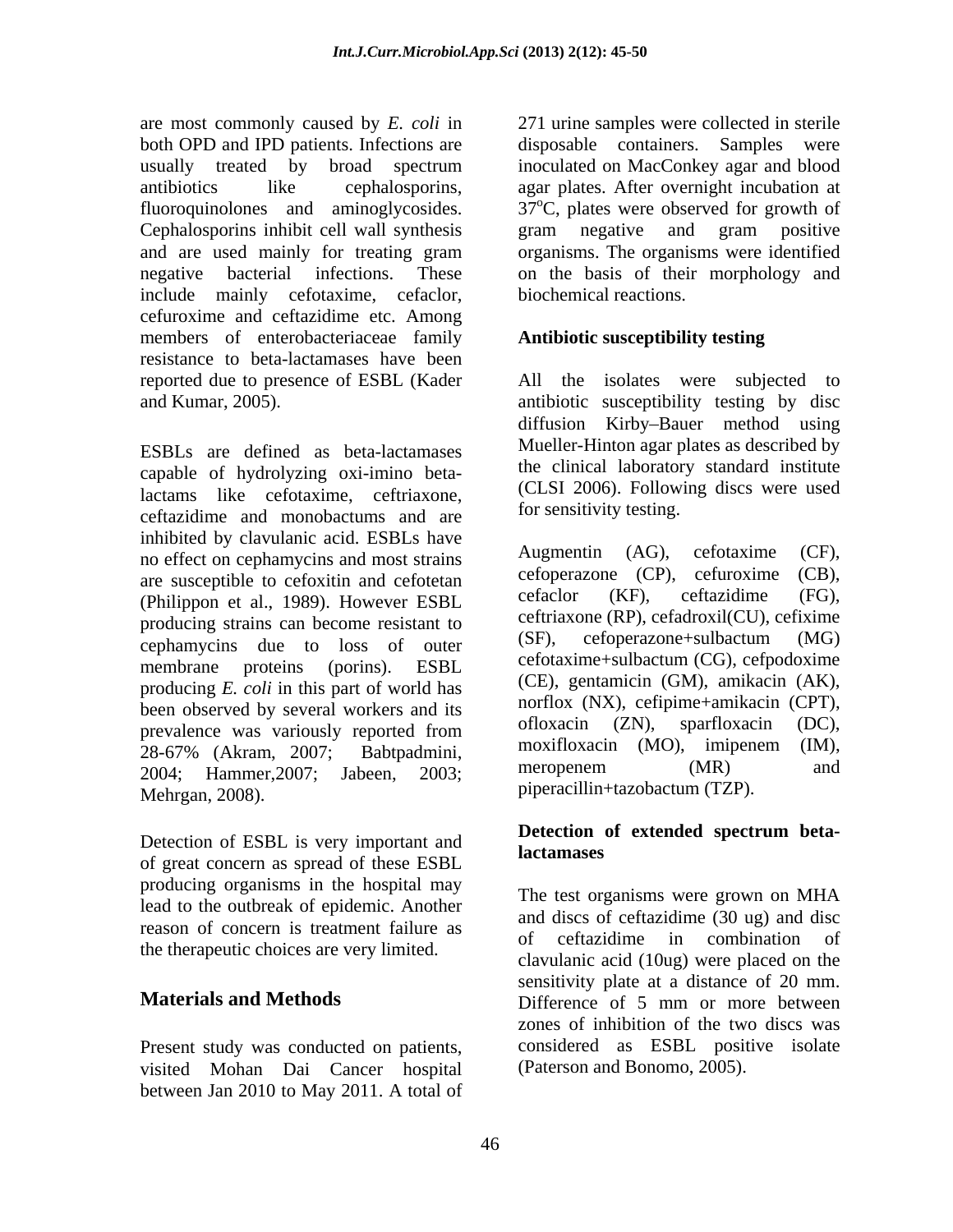Results are based on the study in which a plasmids also carry resistant determinants<br>total of 271 urine samples were processed to other antimicrobial agents making them total of 271 urine samples were processed. 188 samples were from OPD patients while 83 were from IPD. Rate of infection the study 56 organisms were ESBL is more in IPD patients (59%) than in OPD patients (50%) which are depicted in Table 1. Various gram negative organisms were was much<br>isolated Out of these  $F$  coli colonies were organisms. isolated. Out of these *E. coli* colonies were identified as lactose fermenting, flat and irregular margin, which were further confirmed by biochemical tests. Results in Table no. 2 shows the number of *E. coli* isolates among total positive isolates. It is bospitalization, prior stay in ICU, sex, also showing the numbers of  $F$  coli that diabetes, catheterization, patient on also showing the numbers of *E. coli* that

Results in Table no.3 shows sensitivity pattern of ESBL positive and negative *E.coli* against conventional and newer this table that ESBL positive *E. coli* is mostly resistant to a large no. of

Urinary tract infections are one of the most Current knowledge on antimicrobial susceptibility pattern is mandatory for appropriate therapy. Extended spectrum beta-lactamases (ESBL) hydrolyse all generations of cephalosporins which are<br>used in the treatment of UTI Treatment 2009). used in the treatment of UTI. Treatment of UTI without detection of ESBL may lead to inappropriate use of antibiotic leading to treatment failure. The amikacin and gatifloxical there are few<br>production of beta-lactamases may be antibiotics showing sensitivity over 50 % production of beta-lactamases may be chromosomal or plasmid mediated( Philippon, 1989). Plasmid mediated infections with these organisms increase production is often acquired by transfer of genetic information from one organism to

**Result and Discussion** other. High degree of resistance can be explained by the fact that such transferable plasmids also carry resistant determinants to other antimicrobial agents making them resistant to ESBL producing organisms. In producing and were resistant to more than 4 to 5 drugs whereas multidrug resistance was much less in non ESBL producing organisms.

are producing ESBLs. parenteral nutrition, age more than 65 yrs, antibiotics. This is very much clear from increased due to ESBL production antibiotics. *coli* resistant to fluroquinolones, third common infections diagnosed in year (Calbo, 2006). We have also noticed outpatient and hospitalized patients. the similar kind of observation in our Many factors are responsible for higher incidence of infections with ESBL producing organisms. These include prior hospitalization, prior stay in ICU, sex, diabetes, catheterization, patient patient already on antibiotics, lower immunity due to anti cancer drugs (NNISS, 2004; NIPHE, 2008). Resistance of most of the organisms to antibiotics has increased due to ESBL production (Rodriguez and Pascual, 2008). In most European countries the prevalence of *E.*  generation cephalosporins and aminoglycosides is on the increase every year (Calbo, 2006). We have also noticed study. The current situation on antibiotic resistance has reached a serious level. Antibiotics that can be used for the treatment of multidrug resistant bacteria in urinary tract infections are limited (Ortega, 2009).

> In our study excluding carbapenems, amikacin and gatifloxacin, there are few antibiotics showing sensitivity over 50 % to ESBL producing organisms. In addition, mortality, prolong hospital stay and also increases relative treatment cost (Azap,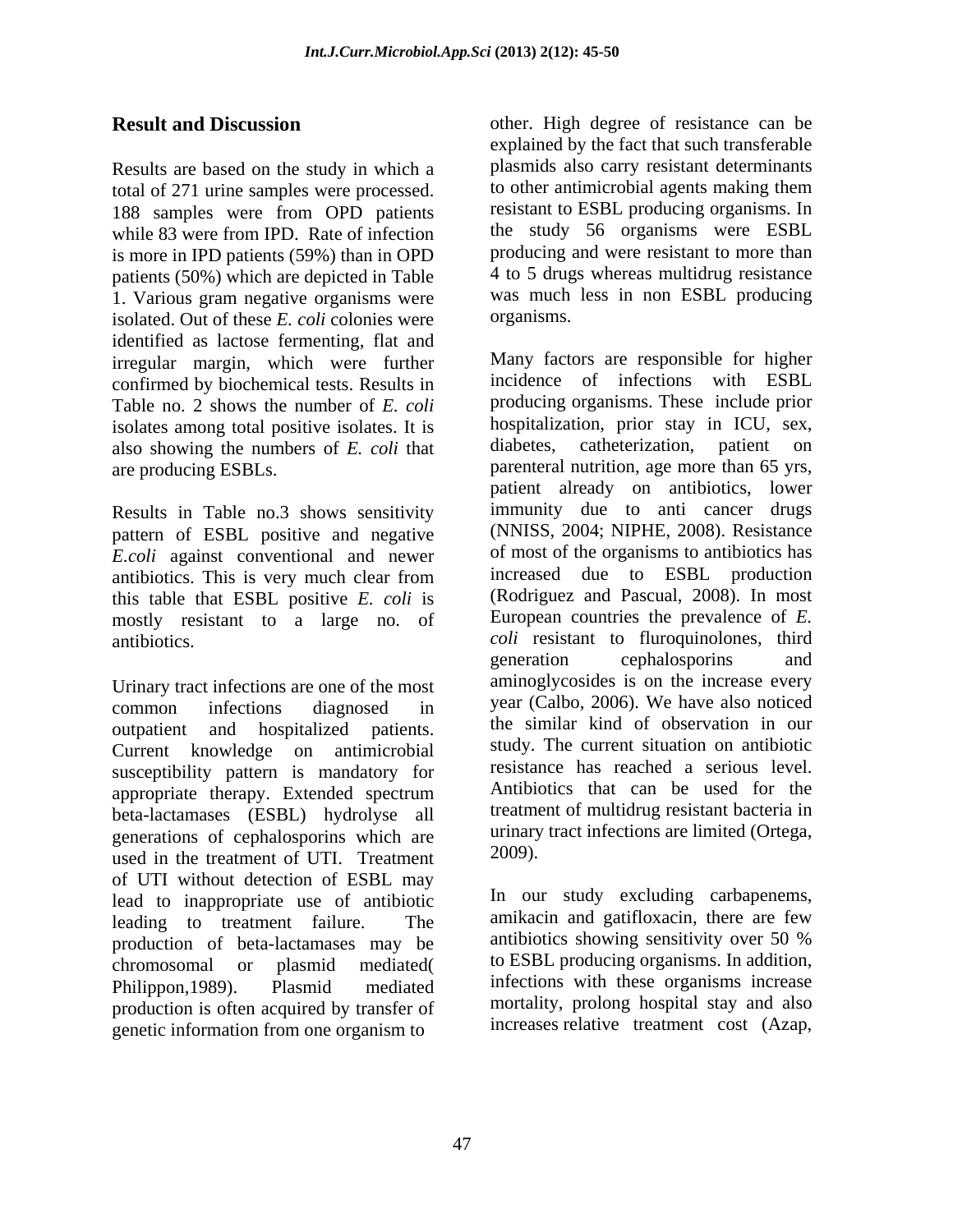#### *Int.J.Curr.Microbiol.App.Sci* **(2013) 2(12): 45-50**

Table.1 Various gram negative organisms

| Patients   | <b>No of case.</b> | <b>Positive cases</b> | .<br>%age positivity |
|------------|--------------------|-----------------------|----------------------|
| <b>OPD</b> | 188                | 106<br>⊥ ∪ ∪          | - - -<br>v           |
| <b>IPD</b> |                    |                       | ----                 |

**Table.2** The number of *E. coli* isolates among total positive isolates.

| <b>Patients</b> | Total isolates  | __<br>E. coll | <b>ESBL</b> positive | $\%$ age positivity |
|-----------------|-----------------|---------------|----------------------|---------------------|
| <b>OPD</b>      | 10 <sub>c</sub> |               |                      |                     |
| <b>IPD</b>      | -5.             |               |                      |                     |

### **Table.3** Sensitivity pattern (%) of ESBL positive and negative *E. coli* in OPD and IPD patients

| <b>OPD</b>                     |          |  |  |                            |  | AG CF CP CB KF FG RP CU SF MG CG                                                                                                                                                |  |
|--------------------------------|----------|--|--|----------------------------|--|---------------------------------------------------------------------------------------------------------------------------------------------------------------------------------|--|
| <b>ESBL</b><br><b>POSITIVE</b> |          |  |  |                            |  |                                                                                                                                                                                 |  |
| <b>ESBL</b><br><b>NEGATIVE</b> |          |  |  |                            |  |                                                                                                                                                                                 |  |
|                                |          |  |  |                            |  | GM AK NX CPT ZN DC GF MX IM TZP AZK                                                                                                                                             |  |
| <b>ESBL</b><br><b>POSITIVE</b> |          |  |  |                            |  | 39 84 2.6 72 8 5 89 87 88 82 37                                                                                                                                                 |  |
| <b>ESBL</b><br><b>NEGATIVE</b> |          |  |  |                            |  | 68   98   62   98.5   55   73   98   92   90   96   73                                                                                                                          |  |
| <b>IPD</b>                     |          |  |  |                            |  | $\overline{AB}$ $\overline{CF}$ $\overline{CP}$ $\overline{CB}$ $\overline{KF}$ $\overline{FG}$ $\overline{RP}$ $\overline{CU}$ $\overline{SF}$ $\overline{MG}$ $\overline{CG}$ |  |
| <b>ESBL</b><br><b>POSITIVE</b> |          |  |  |                            |  | $\overline{16}$                                                                                                                                                                 |  |
| <b>ESBL</b><br><b>NEGATIVE</b> |          |  |  | 50 53 54 49 90 47 55 55 98 |  | 75                                                                                                                                                                              |  |
|                                |          |  |  |                            |  | GM AK NX CPT ZN DC GF MX IM TZP AZK                                                                                                                                             |  |
| <b>ESBL</b><br><b>POSITIVE</b> |          |  |  |                            |  |                                                                                                                                                                                 |  |
| <b>ESBL</b><br><b>NEGATIVE</b> | $\Omega$ |  |  |                            |  |                                                                                                                                                                                 |  |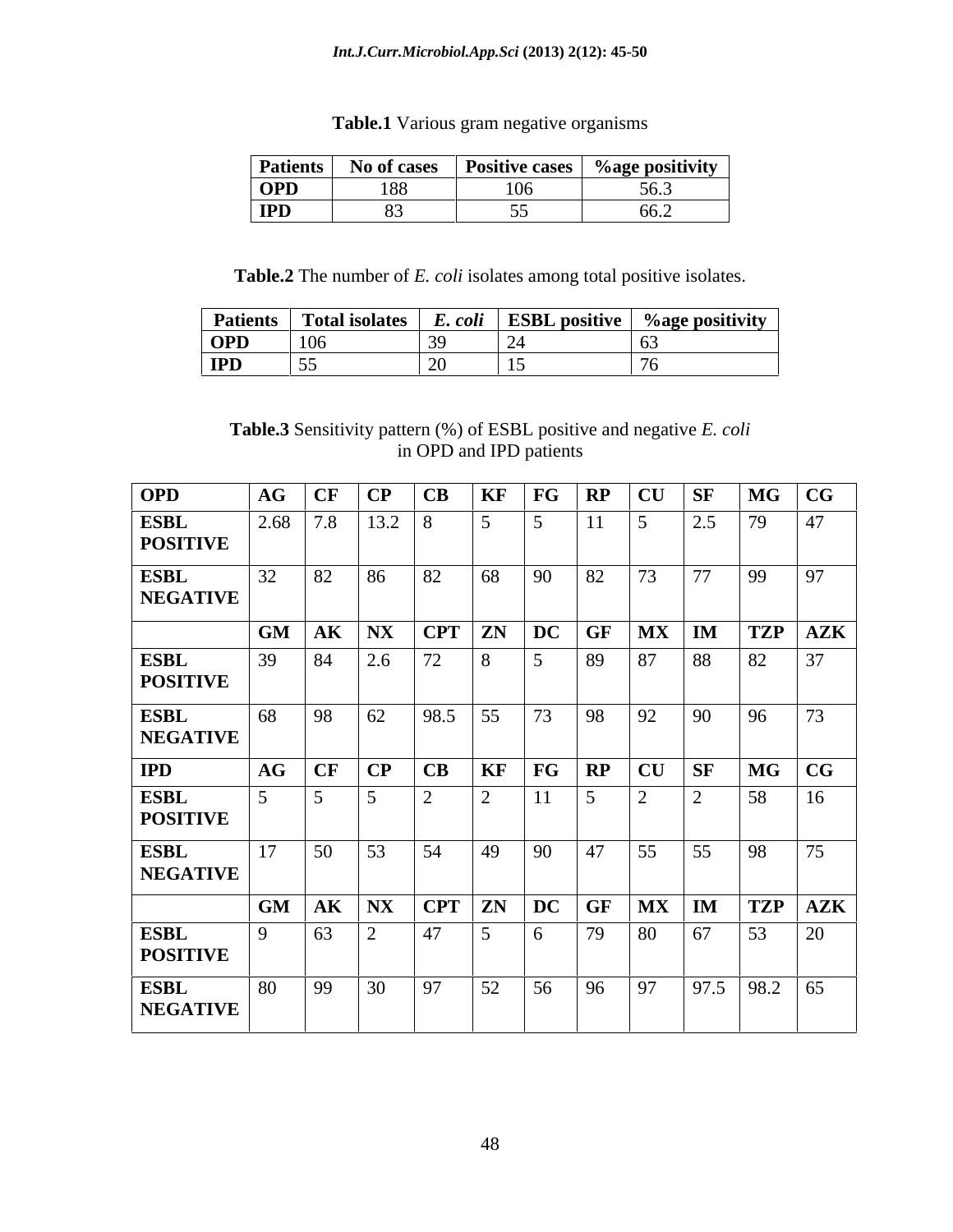Therefore it is very important to assess the have been reported to occur through the risk factors for the emergence of multidrug biofilm formed between catheter and resistant bacteria and provide means to prevent emergence of resistance. Recent unnecessary Foley catheterization should studies showed that emergence of ESBL be avoided in patients with urinary tract producing bacteria are more frequent in infections to prevent emergence of ESBL patients with history of hospitalization, having antibiotics and urogenital surgery patients have been found to be associated Imipenem was the most active with ESBL production. Since ours is a antimicrobial agent having 95-98 % cancer hospital and most patients are immunologically compromised and meropenem with 85 to 95 % activity.

In our country, second generation poor sensitivity against beta-lactamase cephalosporins like cefaclor and producing organisms while amikacin is cefuroxime are extensively used by showing very good sensitivity. This is general practitioners, unregistered medical because of extensive use of gentamicin by *practitioners* and chemists and that too in the general practitioners and unregistered inadequate doses and duration to treat not medical practitioners. Antibiotic resistance only urinary tract infections but all kinds problem is not a new problem in India or of infections. This may be the most even in the world. What is alarming is the important reason of high prevalence of apparent failure of newly introduced and ESBL producing organisms. Therefore to potent agents in settings where resistance prevent emergence of resistance, efforts is widespread. Generally resistance rate is should be made to follow the indications low when a new antibacterial agent is for the administration of antibiotics and to introduced. Resistance then appears and use them appropriately for optimum period. Preferably antibiotics should be given on the basis of culture and third generation of cephalosporins, sensitivity report. The combination combination combination formulations and

associated with Foley catheterization due to faulty techniques during insertion of catheter (Bukhari, 1993). Infection may occur due to contamination of the collecting specimen through the lumen of Akram, M., Shahid, M., and Khan, AU., 2007. the catheter (Tenke, 2008). Other cases

biofilm formed between catheter and urethral mucosa (Babini, 2000). Therefore producing bacteria.

(Austin, 1999; Platt, 1986). In our study Among the beta-lactams, the carbapenems also more isolates from indoor female have the widest spectrum of activity. terminally ill, require catheterization Aminoglycosides have good activity which is one of the most important risk against gram negative and gram positive factors for the emergence of ESBL isolates. Among non beta-lactams both producing bacteria. gentamicin and amikacin are showing Foley catheterization is well known to be a resistance and this is simply because of risk factor for urinary tract infections. injudicious use of antibiotics and not About 20% of urinary tract infections are having any policy regarding usage of Imipenem was the most active antimicrobial agent having 95-98 % activity. Imipenem was followed by meropenem with 85 to 95 % activity. good sensitivity. Gentamicin is showing increases while it reaches a steady state level. We have seen in our study that even third generation of cephalosporins, combination formulations and carbapenems are showing high degree of antibiotics in most of the hospitals.

# **References**

Etiology and antibiotic resistance pattern of community acquired urinary tract infections in